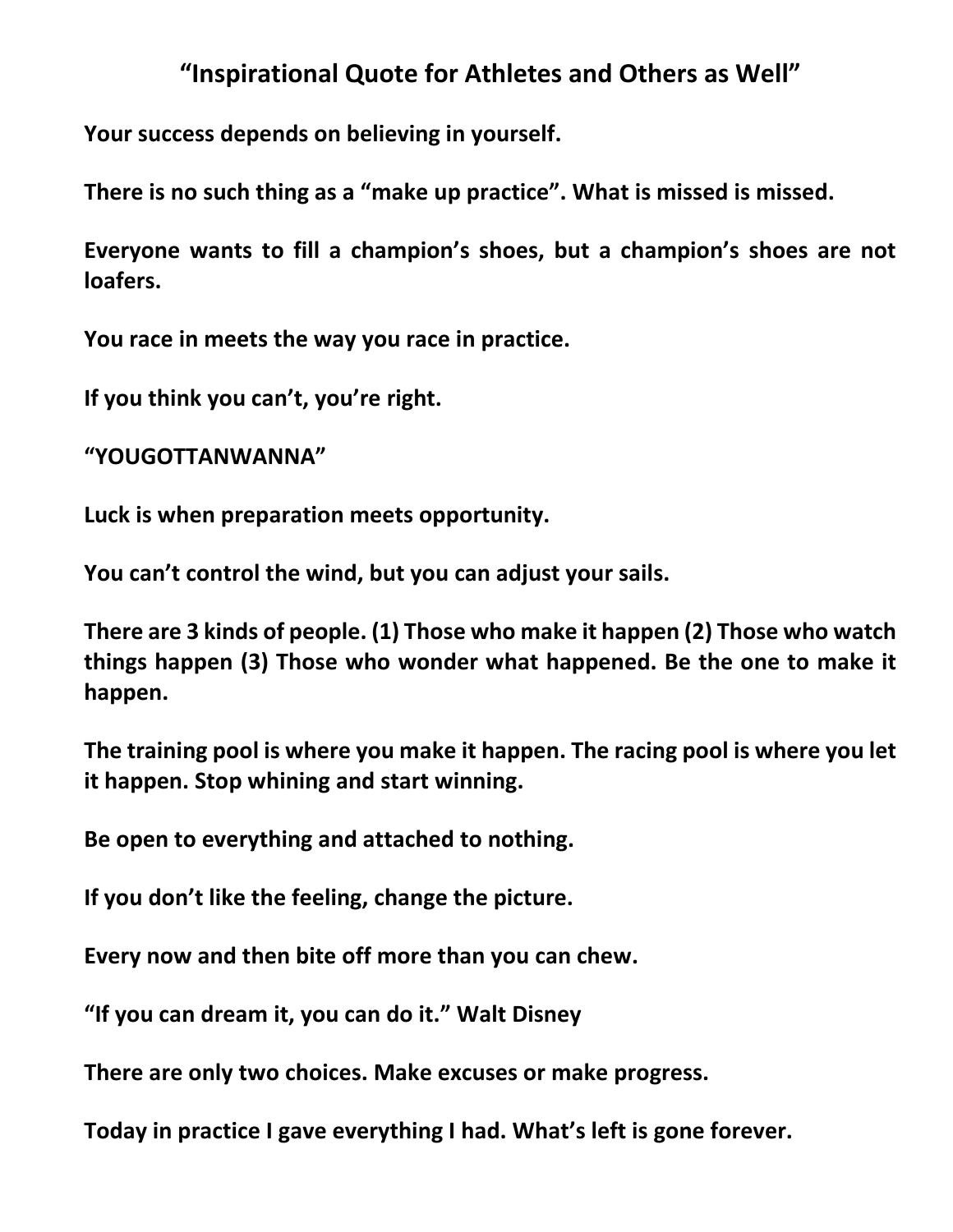**"Failure is the opportunity to begin again, more intelligently." Henry Ford**

**Don't accept "good enough" as "good enough".**

**Honest criticism is better than undeserved praise.**

**The training pool is where you make it happen. The racing pool is where you let it happen.**

**Pressure makes people great.**

**When we drill, we drill perfect. When we train, we train hard. When we race, we win.**

**Winners see what they want to be! Losers see what they want to avoid.**

**No deposit, no return.**

**Success happens one lap at a time.**

**It is not how good you are on a good day. It is how good you are on a bad day.**

**Some people die at 25 and aren't buried until they are 75.**

**Write your injuries in dust.**

**"I never new a man who was good at making excuses who was good at anything else." Will Rogers**

**When you are finished changing, you are finished.**

**"Rather fail with honor than succeed by fraud." Sophocles**

**"To be prepared is half the victory." Cervantes**

**"It is better to deserve honors and not have them, then to have them and not deserve them." Mark Twain**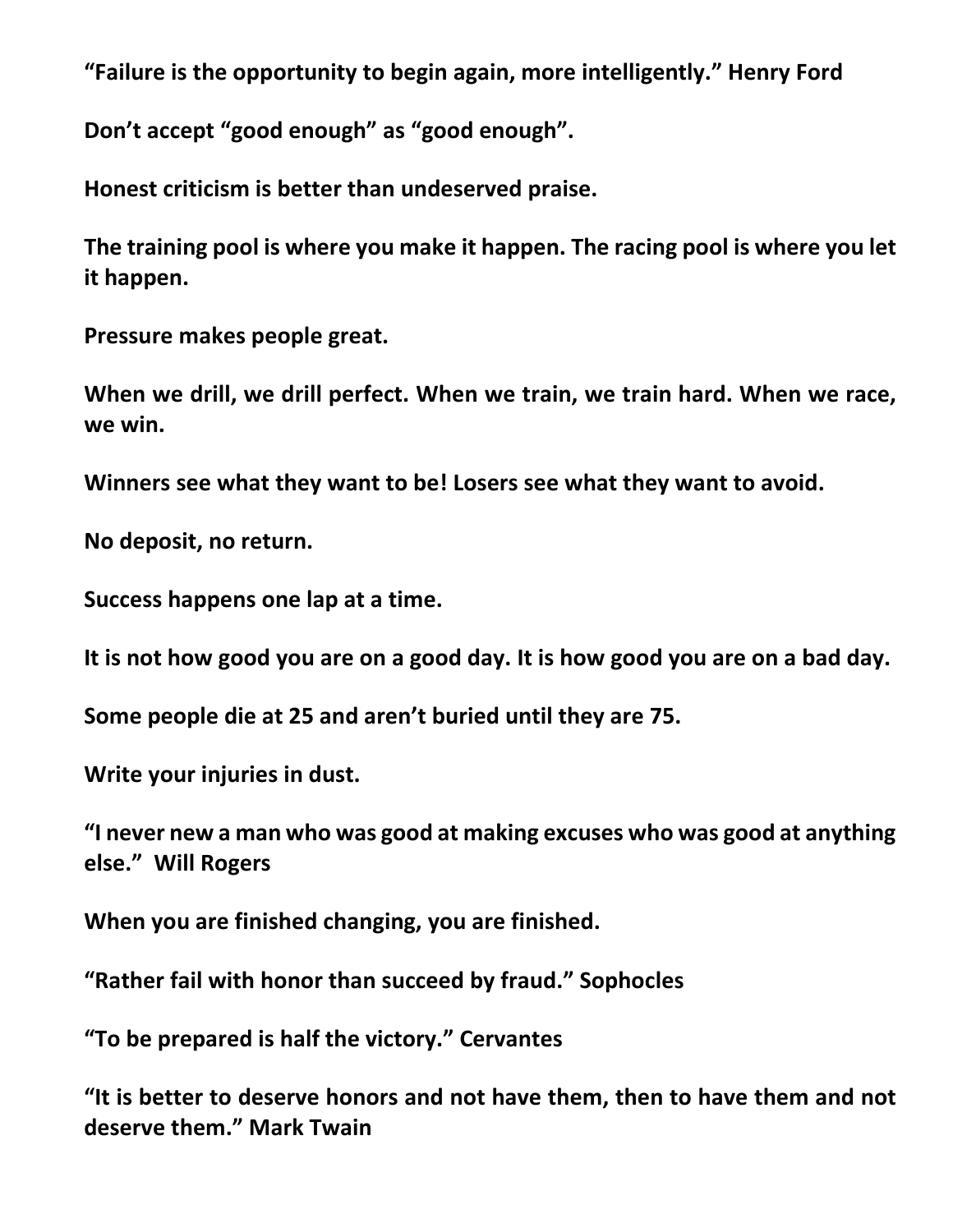**Work while it hurts, not until it hurts.**

**You can't force the feel. You must feel the force.**

**The strength of the wolf is in the pack. The strength of the pack is in the wolf.**

**What are you made of? You are made of what you do.**

**What is more important than believing? Action!**

**The world is full of dreamers who never act on their dreams.**

**The few who do are the envy of the many who only watch.**

**If your sword is too short, increase it's length by taking a step forward.**

**"Your goals are the road maps that guide you and show you what is possible in your life." Les Brown**

**Goals are dreams with deadlines.**

**Make your life a mission not an intermission.**

**"What you get by achieving your goals is not as important as what you have become by achieving them." Zig Ziglar**

**If you chase two rabbits, both will escape.**

**"Your emotions affect every cell of your body. Mind and body, mental and physical are intertwined." Dr. Tom Tutko**

**A bird sitting on a branch is not afraid of it breaking. It's trust is not in the branch but in it's own wings. Always believe in yourself.**

**It is not how you start, it is how you finish.**

**"The harder you work, the harder it is to surrender. " Vince Lombardi**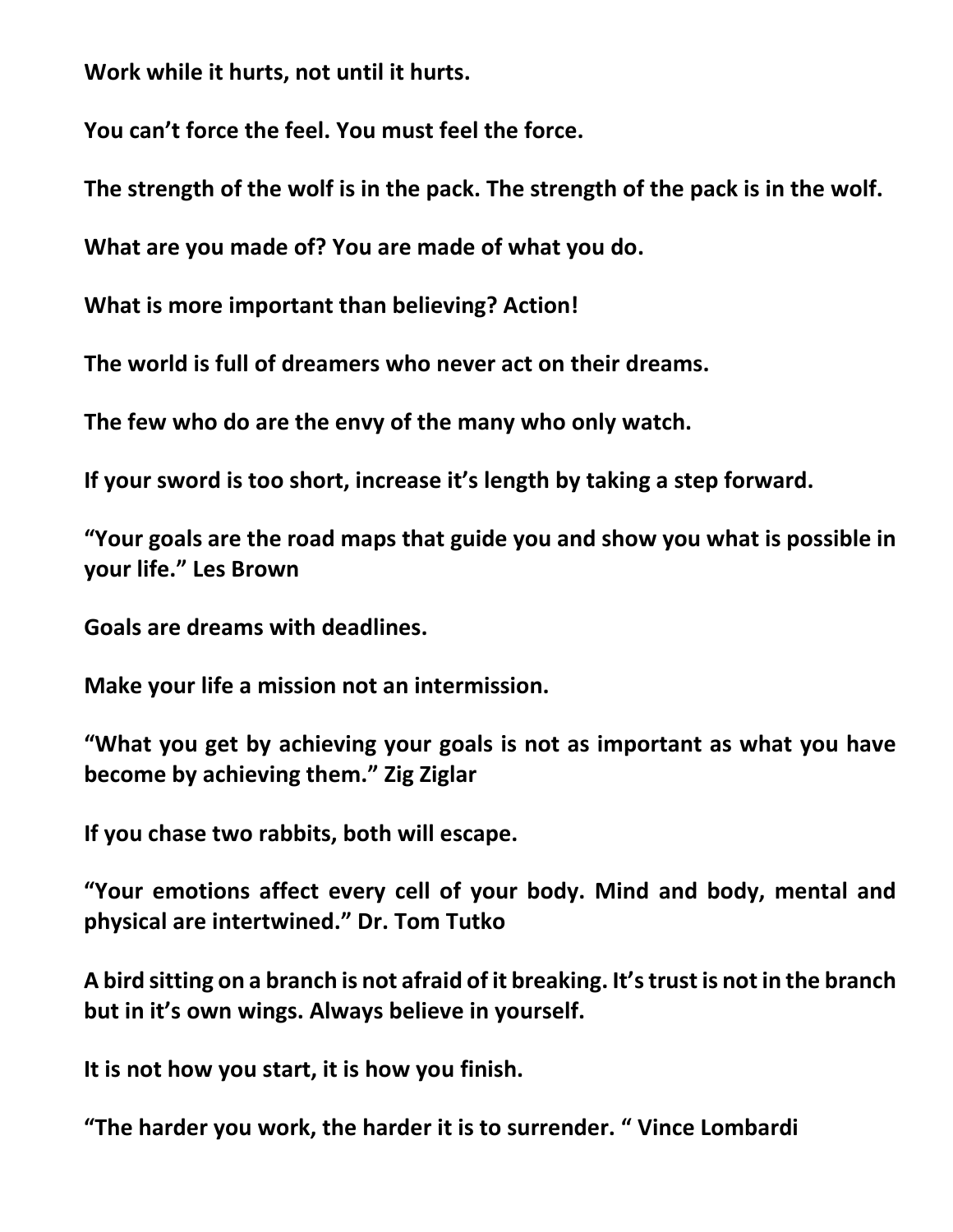**"Difficulties in life are intended to make us better not bitter." Dan Reeves**

**"Failure is the opportunity to begin again, more intelligently." Henry Ford**

**"All that we are is the result of what we have thought." Buddha**

**"Grind it out one second at a time. Every SECOND counts." Lance Armstrong**

**Think that you can, and you will.**

**Success is a matter of hanging in there after others have let go.**

**Every burden bares a gift, every challenge brings a treasure and every set back hides a blessing.**

**"The real secret of success is enthusiasm." Walt Chrysler**

**"A man can succeed at almost anything for which he has unlimited enthusiasm." Charles Schwab**

**Motivation will almost always beat talent.**

**First, we form habits, then they form us. Conquer your bad habits or eventually they will conquer you.**

**"Hard work has made it easy. That is my secret. That is why I win." Nadia Comaneci**

**"Enthusiasm is faith set on fire." George Adams**

**You race the way you practice.**

**"If you train hard, you'll not only be hard, you'll be hard to beat." Hershel Walker**

**Good luck is a lazy man's estimate of a swimmer's success.**

**"To give less than your best is to sacrifice the gift." Steve Prefontaine**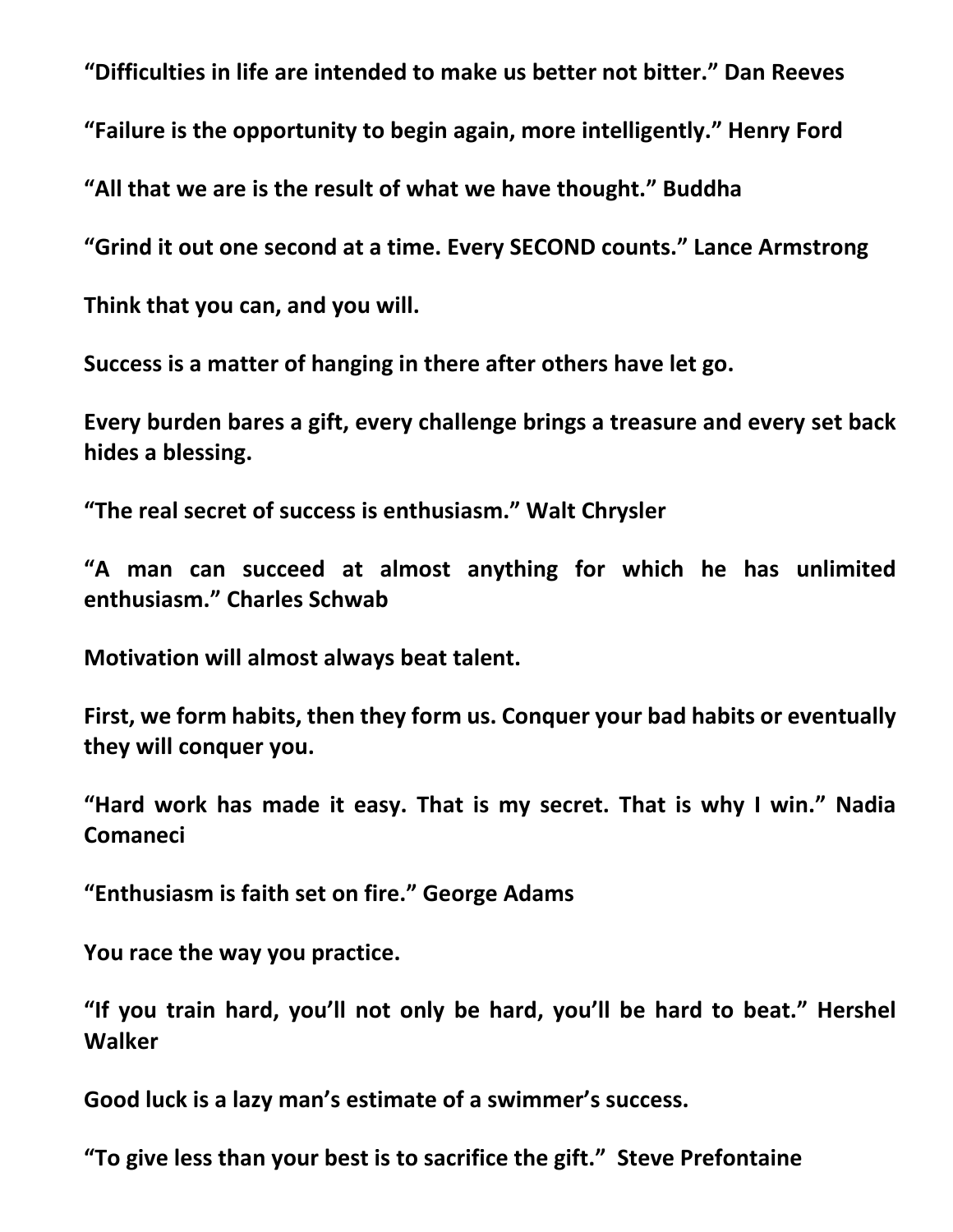**"Champions know there is no shortcut to the top. They climb the mountain one step at a time. They have no use for helicopters." Jud Adler**

**"Habits are cobwebs at first, cables at last." Chinese proverb**

**"The best and fastest way to learn a sport is to watch a champion." Jean Claude Killy**

**If one has not given everything, he has not given anything.**

**"Whatever we hope to do with ease, we must first learn to do with diligence." Samuel Johnson**

**"Once you learn to quit, it becomes a habit." Vince Lombardi**

**"Nothing can come of nothing." Shakespeare**

**If it's to be it's up to me.**

**We train to race not train to train.**

**Now I lay me down to swim. I pray the Lord I will win. If I die before I do, I pray the Lord I still beat you.**

**"Laws are never as effective as habits." Adli Stevenson**

**"Well done is better than well said." Benjamin Franklin**

**Make your mother proud and surprise your father.**

**"If you don't know where you are going, you might end up some place else." Yogi Berra**

**"The man who can drive himself further once the effort gets painful is the man who will win." Roger Bannister**

**"You may delay but time will not." Benjamin Franklin**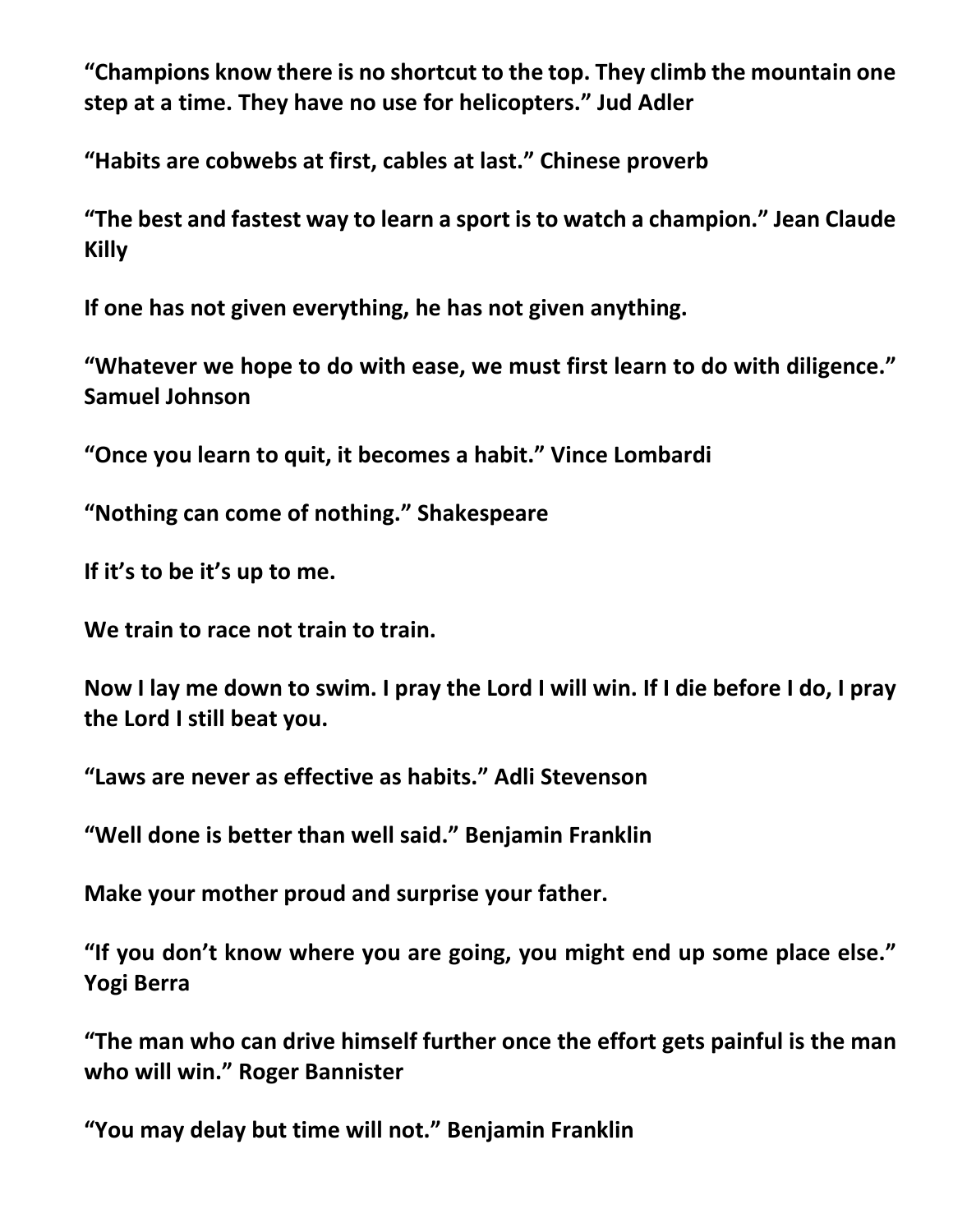**"Champions are not made in the gym. Champions are made from something they have deep inside them – a desire, a dream, a vision." Muhammed Ali**

**"Write your injuries in dust, your benefits in marble." Benjamin Franklin**

**You may have the skill and the will, but the will must be stronger.**

**"The surest way not to fail is to be determined to succeed." Richard Sheridan**

**"Desire wakens only the things that are thought possible." Rene Descartes**

**"Carry on any enterprise as if all the future depends on it." Cardinal Richelieu**

**"When you're finished changing, you're finished." Benjamin Franklin**

**"If you don't invest very much, then defeat doesn't hurt very much, and winning is not very exciting." Dick Vermeil**

**"A man can do all things if he just wills them." Leon Battista Albert**

**"The achievement of your goal is assured the moment you commit yourself to it." Mark Douglas**

**"People do not lack strength, they lack will." Arthur Schofenhaver**

**"Never let a day pass that you will have cause to say I will do better tomorrow." Bringham Young**

**"The difference between the impossible and possible lies in a person's determination." Tommy Lasorda**

**"Life is like a 10-speed bicycle. Most of us have gears we never use." Charles Schultz**

**Practice doesn't make perfect, perfect practice makes perfect.**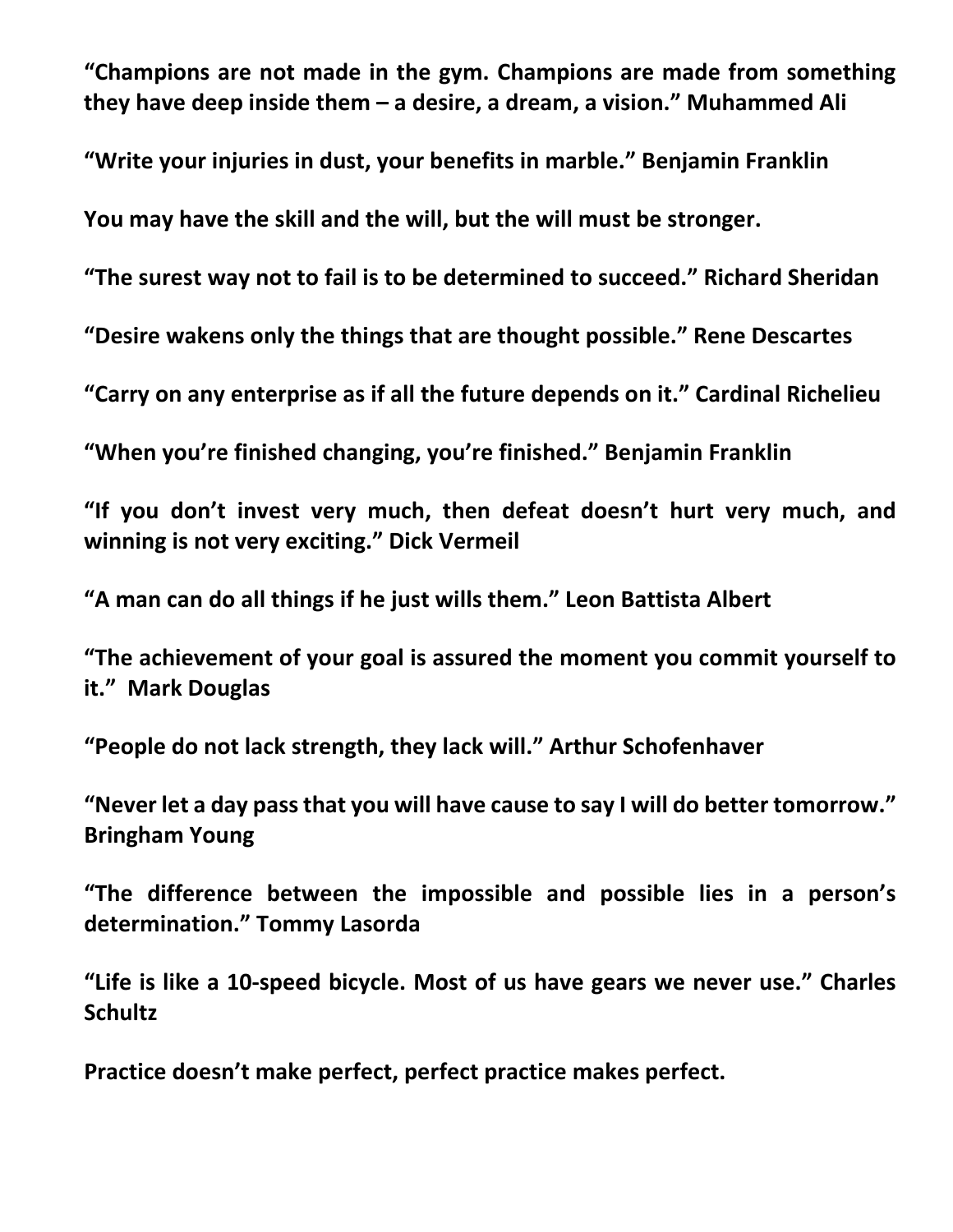**"People have given their health to the Dr., their soul to the priest, their money to the banker, their kids to the school system and have lost their power to control their lives." Chief Two Trees and Raymond Grace**

**"I can accept failure, everyone fails at something. But I can't accept not trying." Michael Jordan**

**If you aren't in over your head, how do you know how tall you are?**

**"It is not that I am so smart, it's just that I stay with problems longer." Albert Einstein**

**"Pain is inevitable. Suffering is optional." Kathleen Casey**

**"The bravest sight in the world is to see a great man struggling against adversity." Seneca**

**"Accept the challenge so that you can feel the exhilaration of victory." George Patton**

**SWIMS upside down is still SWIMS.**

**"You must learn from the mistakes of others. You can't possibly live long enough to make them all yourself." Sam Levenson**

**"More people could learn from their mistake if they weren't so busy denying them." Harold Smith**

**"My mother taught me very early to believe I could achieve any accomplishment I wanted to. The first was to walk without braces." Wilma Rudolph – Olympic Champion**

**Worrying doesn't stop the bad stuff from happening. It just stops you from enjoying the good.**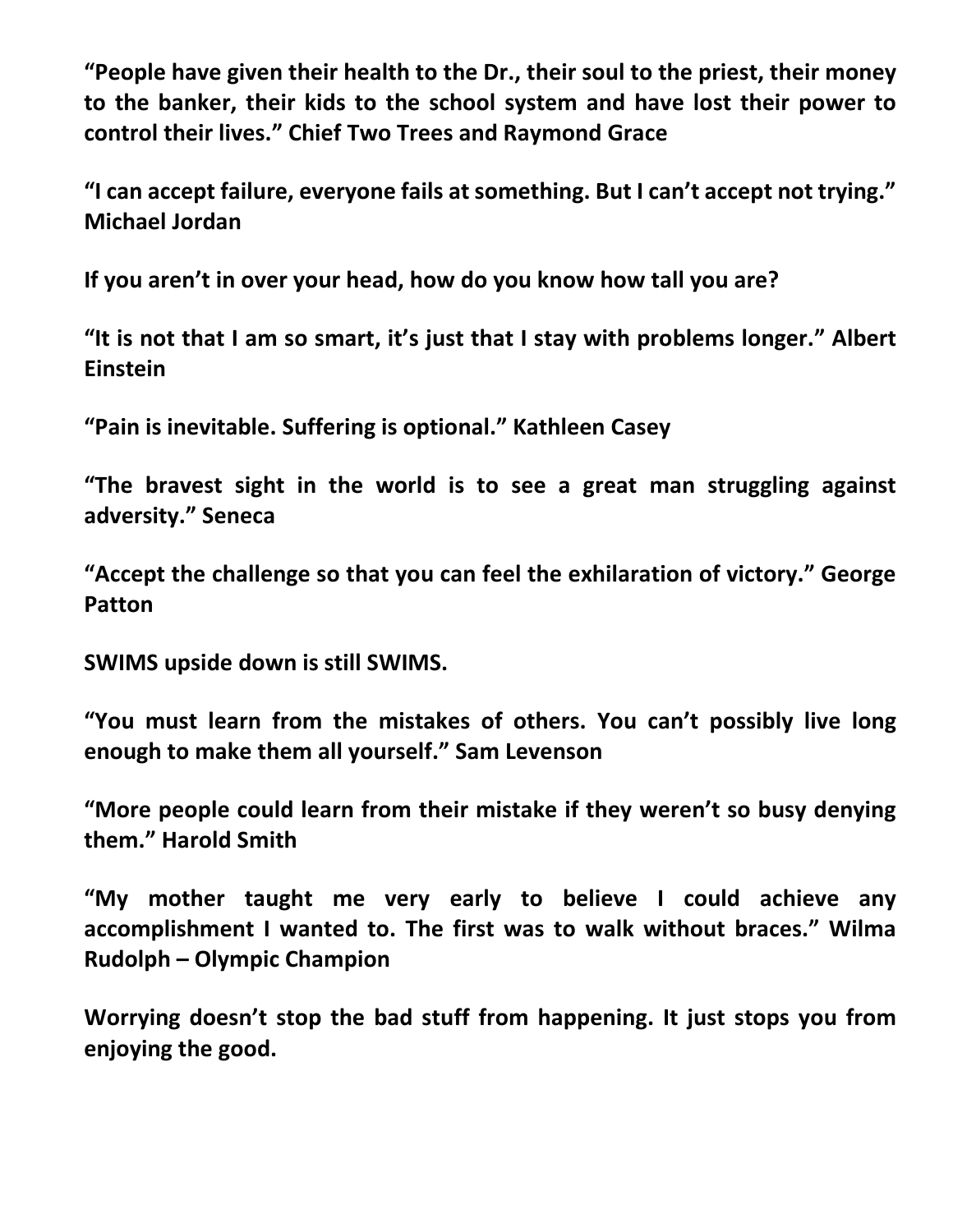**"Being young is a state of mind. It doesn't depend on one's body; I am actually a young girl; it's just that I haven't looked so good for the past 70 years." Jeanne Calment – lived to 122 years & 164 days**

**"When a great moment knocks on the door of your life, it is often no louder than the beating of your heart and it is easy to miss it." Boris Pasternak**

**"In victory you deserve champagne, in defeat you need it." Napoleon**

**"If a man deliberately abstains from wine to such an extent that he does serious harm to his nature, he will not be free from blame." St. Thomas Aquinas**

**Do something spectacular, others may imitate it.**

**"You know you're old when someone compliments you on your alligator shoes and you're barefoot." Phyllis Diller**

**"There is no chance, no destiny, no fate that can hinder or control the resolve of a determined person." Ella Wheeler Wilcox**

**"Strength does not come from physical capacity. It comes from an indomitable will." Shandi**

**"Lord, grant that I may always desire more than I can accomplish." Michelangelo**

**"Talent wins games but teamwork and intelligence win championships." Michael Jordan**

**"Responsibilities gravitate to the person who can shoulder them." Elbert Hubbard**

**"I attribute my success to this – I never gave or took any excuses." Florence Nightingale**

**"Excuses are the nails used to build the house of failure." George Carver**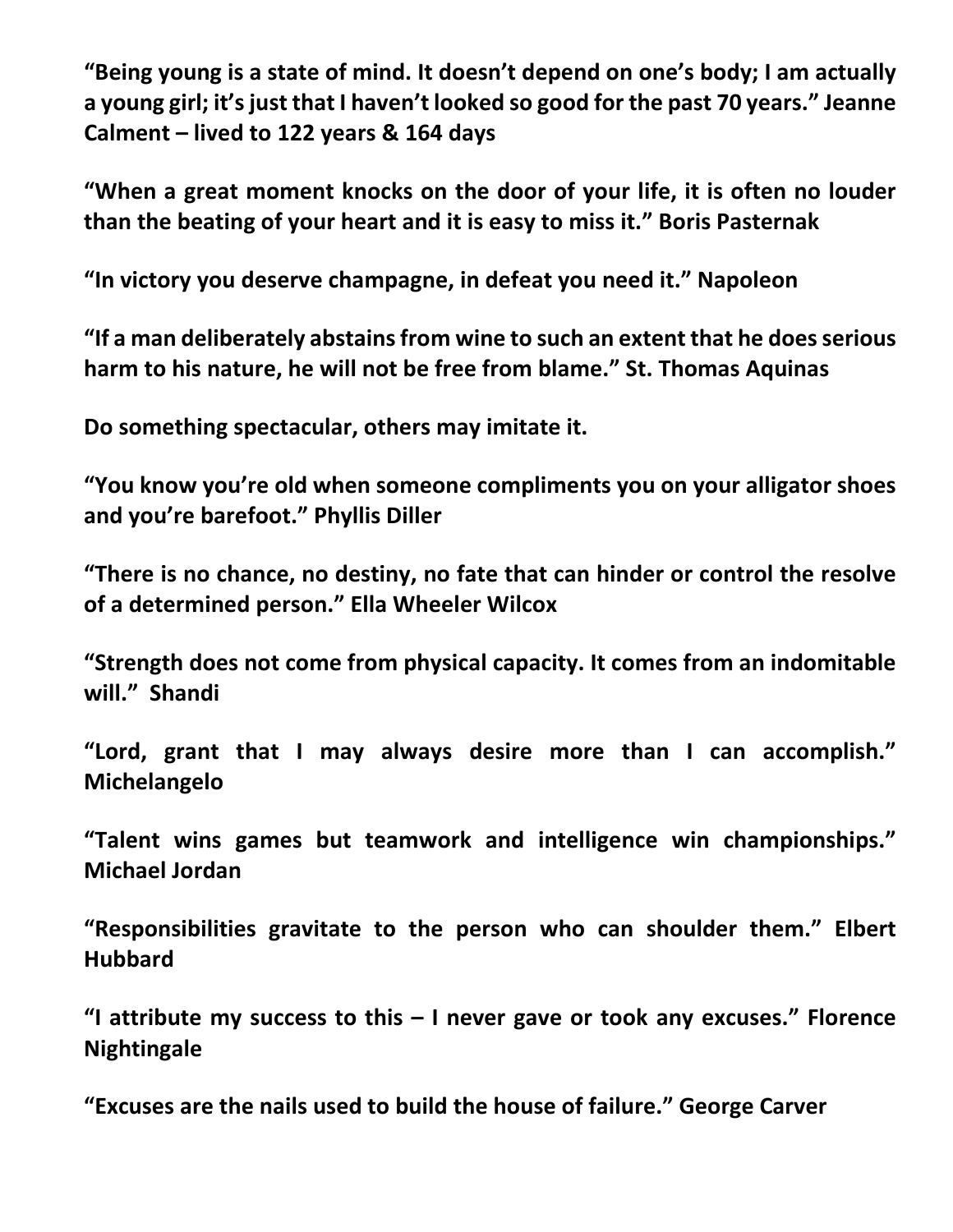**"Ninety-nine percent of failures come from people who have a habit of making excuses." Don Wilder**

**"The more elaborate our means of communication, the less we communicate." Diogenes Laertius (240 AD)**

**"We will be known forever by the tracks we leave." Dakota**

**"The truth is like a lion. You don't have to defend it. Let it loose. It will defend itself." St. Augustine**

**"Good judgement comes from experience and a lot of that comes from bad judgement." Will Rodgers**

**"No matter what you believe, it won't change the facts." Al Karsh**

**"Fun helps remove the barriers that allow people to motivate themselves." Herman Cain**

**"Keep your fears to yourself but share your inspiration with others." Robert Louis Stevenson**

**"Motivation is what helps get you started. Habit is what keeps you going." Jim Ryun**

**"People often say that motivation doesn't last. Well neither does bathing, that is why we recommend it daily." Zig Ziglar**

**Dreams are free.**

**"We should be as water, which is lower than all things yet stronger even than the rocks." Oglala Sioux** 

**"Vision is the art of seeing the invisible." Jonathan Swift**

**"If there were dreams to sell, what would you buy?" Thomas Beddoes**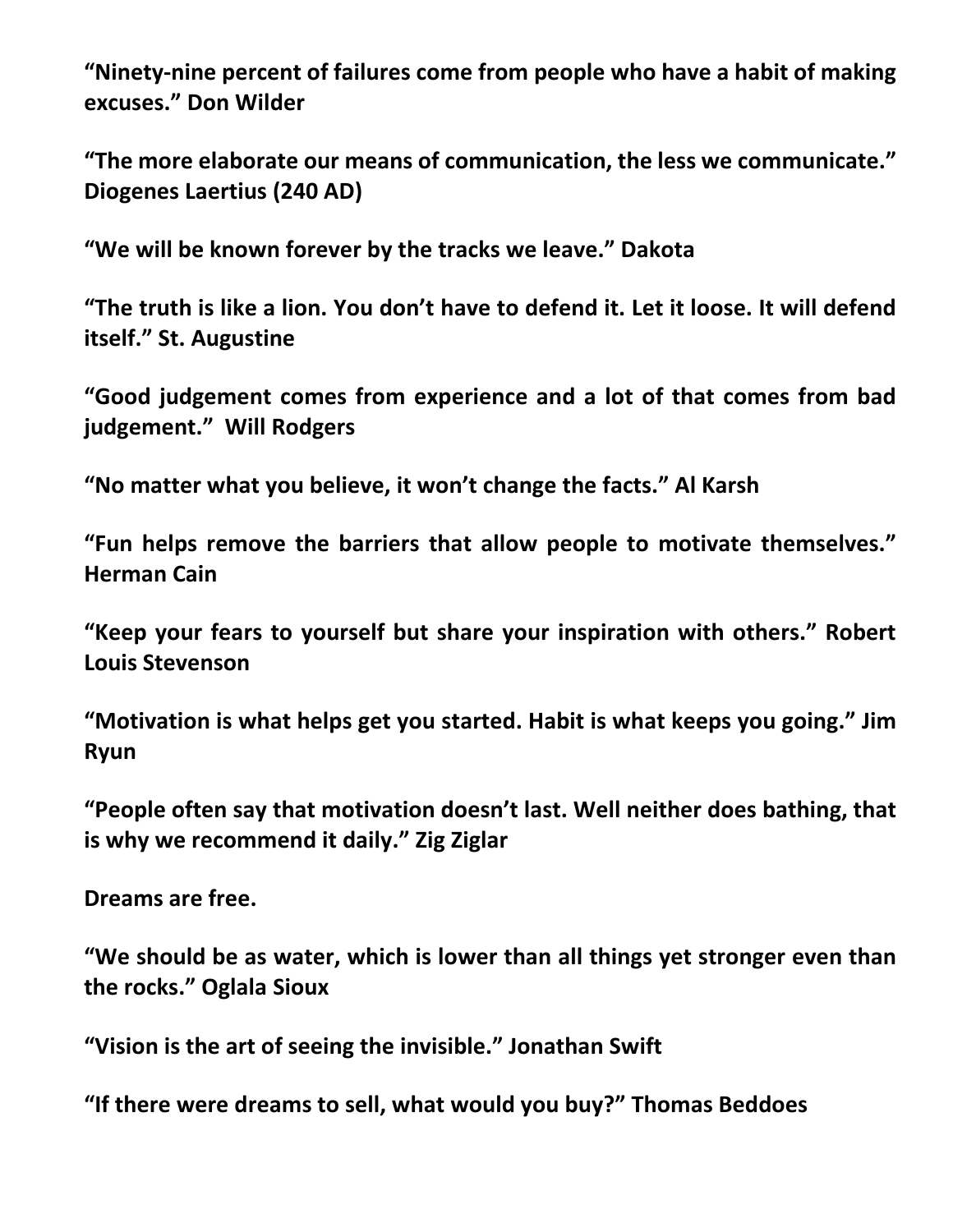**"There are no constraints on the human mind, no walls around the human spirit, no barriers to our progress except those we ourselves erect." Ronald Reagan**

**"Most powerful is he who has himself in his own power." Lucius Annaeus Seneca (5 BC-65 AD)**

**"An ant on the move, does more than a dozing ox." Lao Tzu (604-531 BC)**

**"The more you ask how far you have to go, the longer the journey seems." Seneca**

**Do not follow where the path may lead. Go instead where there is no path and leave a trail.**

**"We don't stop playing because we grow old, we grow old because we stop playing. " George Bernard Shaw**

**"Promise me you'll always remember, you're braver than you believe and stronger than you seem and smarter than you think." Christopher Robin to Pooh**

**"Knowledge that is not used is abused." Cree**

**"Force, no matter how concealed, begets resistance." Lakota**

**"The first time you quit, it is hard. The second time, it gets easier. The third time, you don't even have to think about it." Coach Bear Bryant**

**"No pressure, no diamonds." Mary Case**

**"To learn, you must want to be taught." Proverbs 12:1**

**"Don't be an "if" thinker, be a "how" thinker." Mary Crowley**

**"What you seek is seeking you." Rumi – poet (1207-1273)**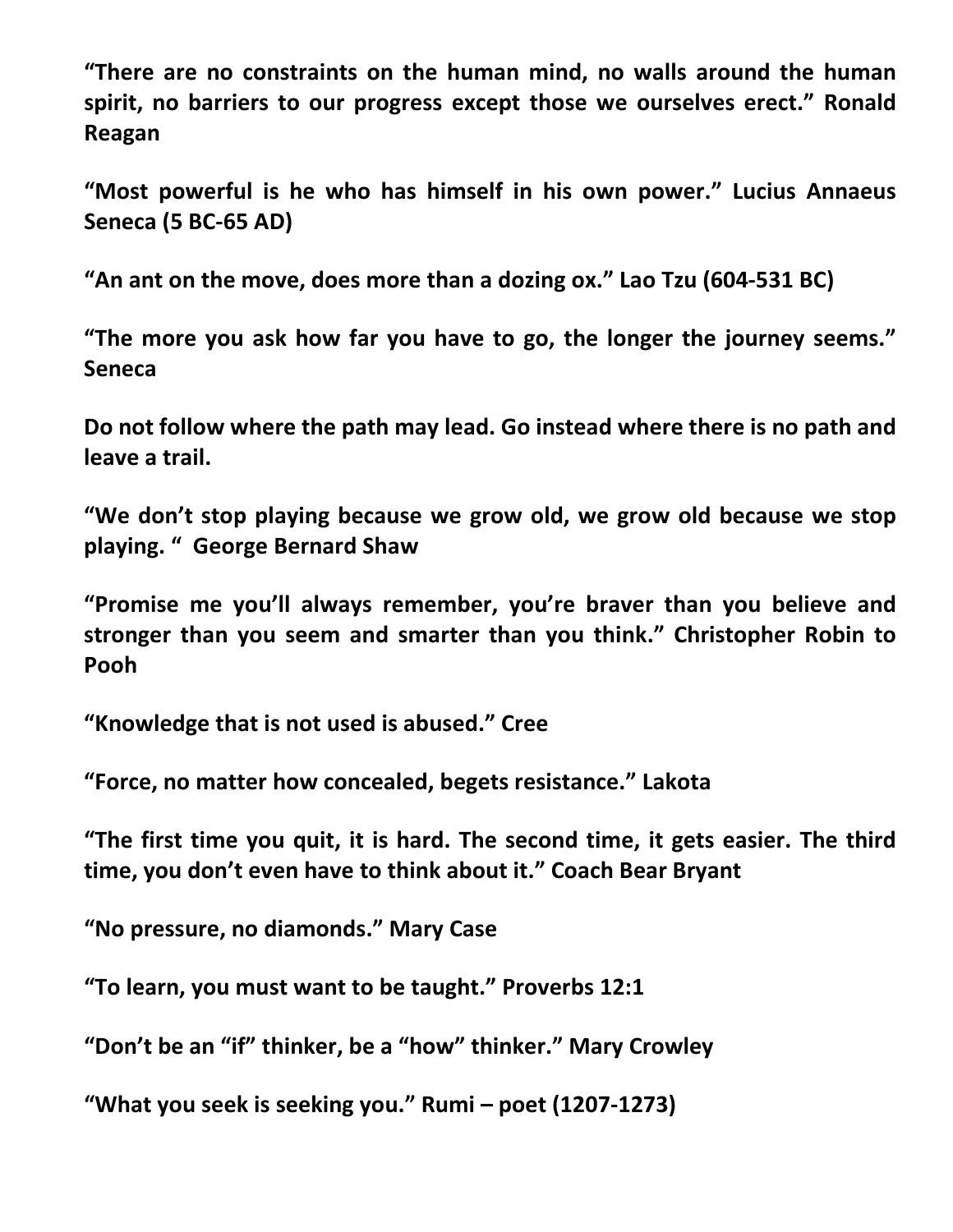**"Be yourself, everyone else is already taken." Oscar Wilde Every choice has an end result.**

**"You already possess everything necessary to become great." Crow "When your heart is your dream, no request is to extreme." Jiminy Cricket "We could hardly wait to get up in the morning." Wilbur Wright "If you don't teach a man a trade, you raise a thief." Jewish proverb Sometimes adversity is what you need in order to become successful. The difference between winning and be second is very small. "One has to face fear or forever run from it." Crow "Greatness is the dream of youth realized in old age." Alfred Vigny "Tough times don't last, but tough people do." Robert Schuller You don't pay the price for success, we pay the price for failure. "Only fools refuse to be taught." Proverbs 1:71 "It is good to be reminded that each of us has a different dream." Crow When the student is ready, the teacher will appear. Success is dependent on the glands – the sweat glands.**

**"You may give out, but never give up." Mary Crowley**

**Desire is the great equalizer**

**It's the qualities you have – it's the qualities you recognize you have and use that will make the difference.**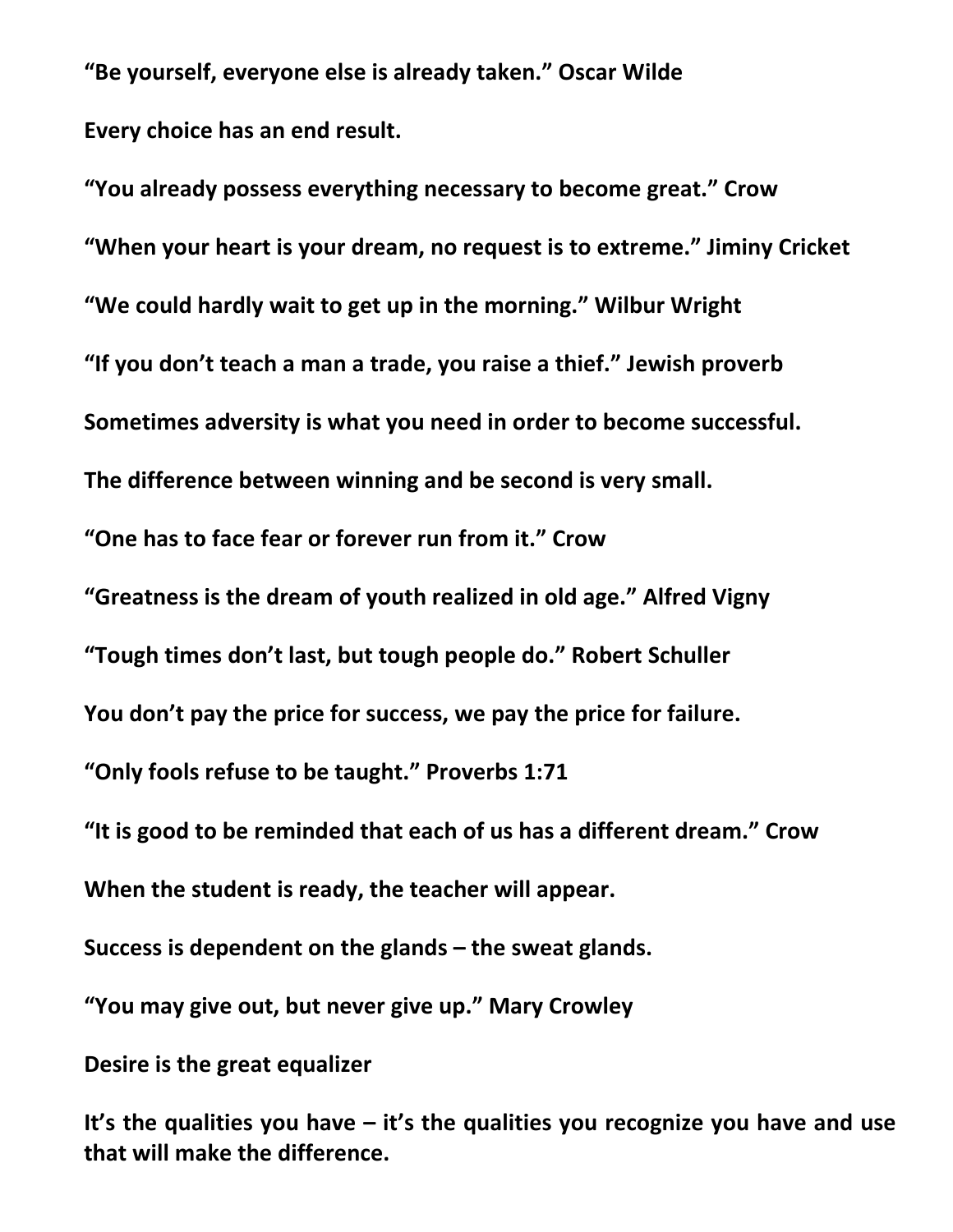**The way you see yourself today will affect your performance.**

**"Be a matter great or small, you do it well or not at all." Mama Ziglar**

**You don't pay the price for good health. You enjoy the benefits.**

**We learn things consciously, but we never do them well until we learn to do them subconsciously.**

**Conceit is a weird disease. It makes everyone sick except the one who has got it.**

**The way to get out of a job you don't like is to do it so extraordinarily well that nobody can afford to keep you in that position.**

**"Be an early riser: the game does not snuggle their heads on a feather pillow." Assiniboine tribe**

**Incentive is the soul of success.**

**"When a task is once begun, you leave it not until it is done." Mama Ziglar**

**It's awesome when we start examining what we are worth.**

**"Difficulties strengthen the mind, as labor does the body." Lucius Annaeus Seneca**

**"Very little is needed to make a happy life. It is all within yourself, in your way of thinking." Marcus Aurelius (121-180 AD)**

**"Yesterday's the past, tomorrow is the future, but today is a gift. That is why they call it the present." Bill Keane-cartoonist**

**Life is 10% of what happens to you and 90% of how you react to it.**

**"The biggest adventure you can take is to live the life of your dreams." Oprah Winfrey**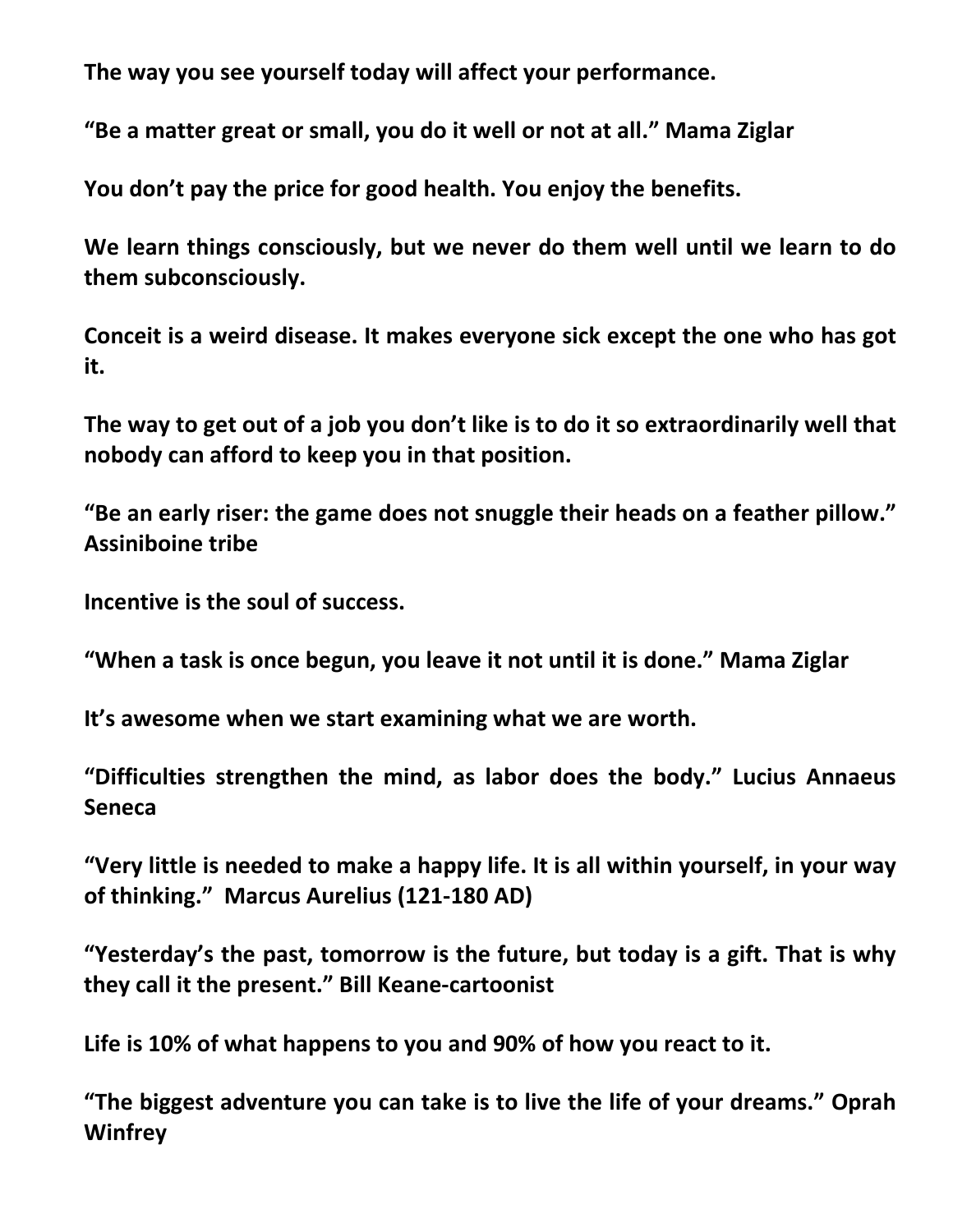**"A positive attitude causes a chain reaction of positive thoughts, events and outcomes. It is a catalyst and it sparks extraordinary results." Wade Boggs**

**"The more things you do, the more you can do." Lucille Ball**

**"What we speak becomes the house we live in." Hafez (poet/1325-1390)**

**Many people suffer poor health not because of what they eat, but what is eating them.**

**Watch your thoughts, they become words. Watch your words, they become actions. Watch your actions, they become habits. Watch your habits, they become character. Watch your character, it becomes your destiny.**

**"One finds limits by pushing them." Herbert Simon**

**Per aspera ad Astra – through hardships to the stars.**

**"Keep away from people who try to belittle your ambitions. Small people always do that, but the really great make you feel that, you too, can become great." Mark Twain**

**"Once you replace negative thoughts with positive ones, you'll start having positive results." Willie Nelson**

**"The best way out is always through." Robert Frost**

**"The way to get started is to quit talking and begin doing." Walt Disney**

**"In the midst of winter, I found there was within me, an invincible summer." Albert Camus**

**"We either make ourselves miserable or we make ourselves strong. The amount of work is the same." Carlos Castaneda**

**"Our greatest glory is not in never failing, but in rising every time we fail." Confucius**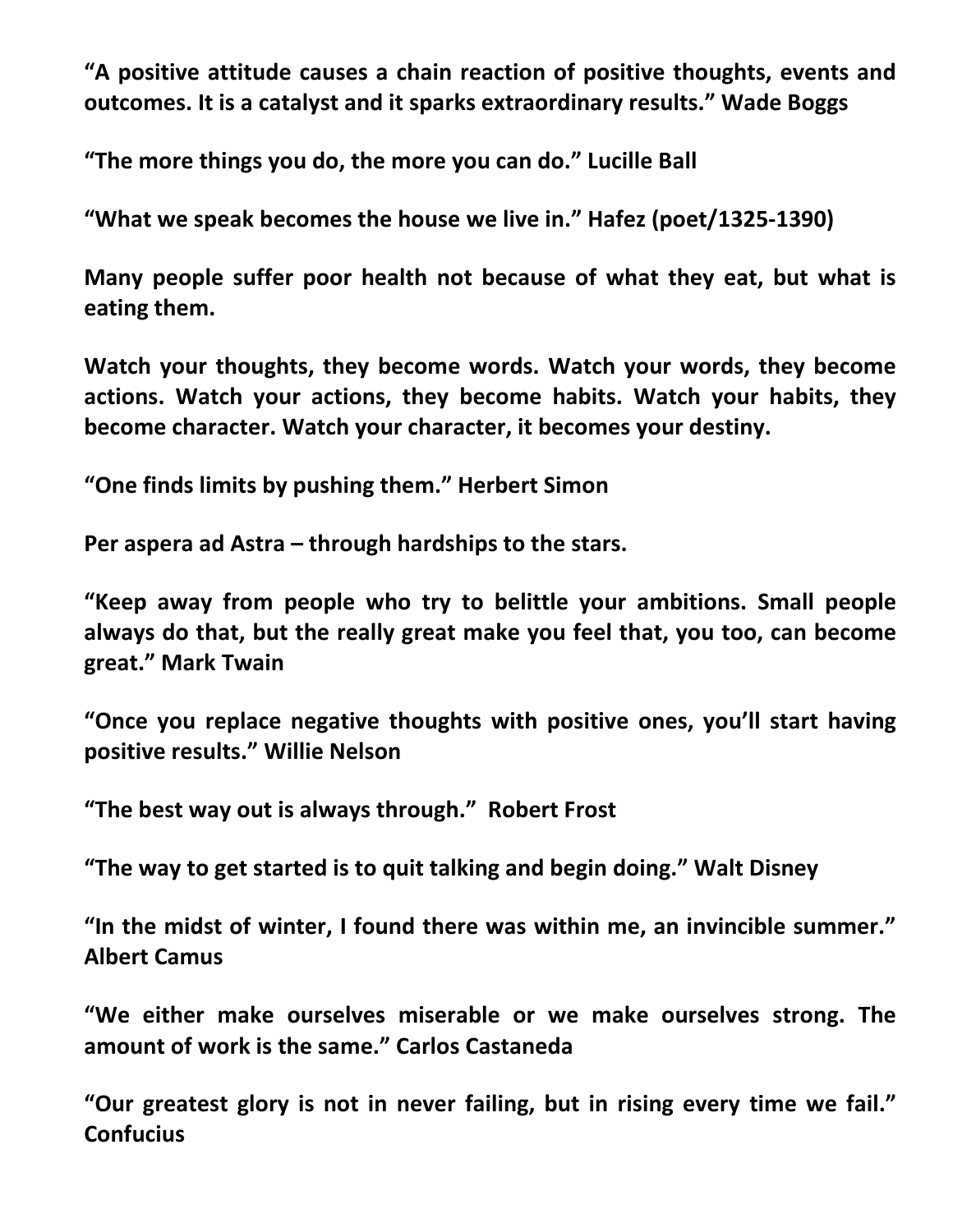**"Reality is created by the mind. We can change our reality by changing our mind." Plato**

**"Tell me and I forget, teach me and I may remember, involve me and I learn." Benjamin Franklin**

**"The secret of getting ahead is getting started." Mark Twain**

**"The secret of getting started is breaking your complex, overwhelming tasks into smaller, manageable tasks and then starting on the first one." Mark Twain**

**"Remember a dead fish can float downstream, but it takes a live one to swim upstream." W. C. Fields**

**"Success consists of going from failure to failure without loss of enthusiasm." Winston Churchill**

**"The secret to success is competing in practice." Mark Schubert**

**"I've missed more than 9,000 shots in my career, I've lost almost 300 games. 26 times I've been trusted to take the winning shot and missed. I've failed over and over again in my career and that is why I succeed." Michael Jordan**

**"There is nothing impossible to aim who will try." Alexander the Great**

**"How old would you be if you didn't know how old you was." Satchel Page**

**"Swimming is a deceleration sport. You have to learn to decelerate less than everyone else." Mark Schubert**

**GOD didn't promise days without pain, laughter without sorrow, sun without rain, but he did promise strength for the day, comfort for the tears, and light for the way.**

**"Never give up because that is just the time and place that the tide will turn." Harriet Beecher Stowe**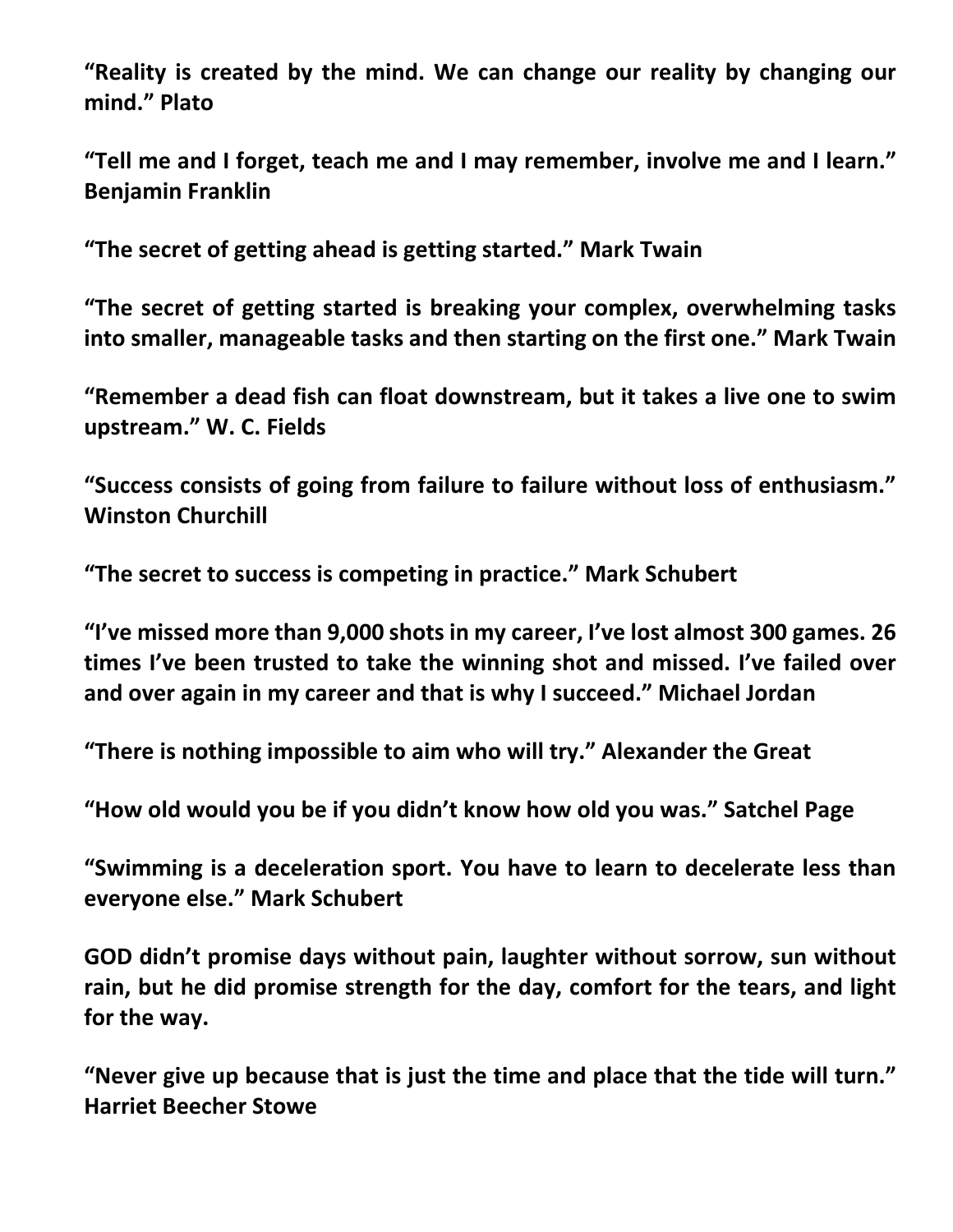**"I find that the harder I work, the more luck I seem to have." Thomas Jefferson**

**The fastest swimmer has something yet to learn.**

**"As the sun melts ice, kindness causes misunderstanding, mistrust and hostility to evaporate." Albert Schweitzer**

**"The achievement of one goal should be the starting point of another." Alexander Graham Bell**

**"Life isn't about finding yourself. Life is about creating yourself." George Bernard Shaw**

**"You have power over your mind - not outside events. Realize this and you will find strength." Marcus Aurelius**

**"I am always doing that which I cannot do, in order that I may learn how to do it." Pablo Picasso**

**"Sometimes what you are most afraid of doing is the very thing that will set you free." Robert Tew**

**"Swimming is a means to an end…to build self-confidence, self-discipline, integrity and courage for life." Forbes Carlisle**

**"We cannot teach people anything, we can only help them to discover it within themselves." Galileo Galilei**

**"The intuitive mind is a sacred gift and the rational mind is a faithful servant. We have created a society that honors the servant and forgotten the gift." Albert Einstein**

**"Let the reality of what you love be what you do." Rumi (1207-1273)**

**A great paradox of your physical senses is that your eyes actually show you what you believe, not what you see. It is easier to change what you believe than what you see.**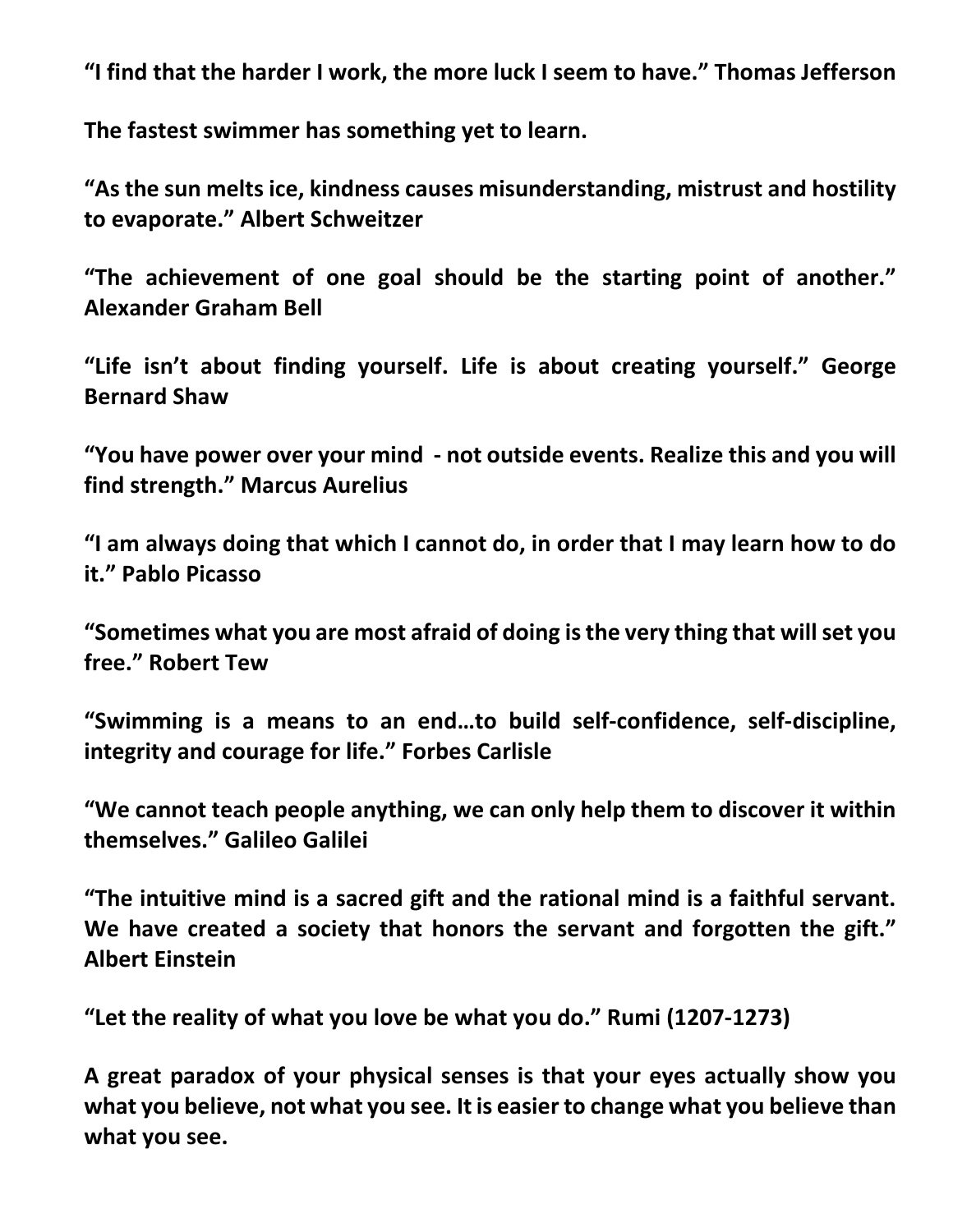**"I hated every minute of training, but I said don't quit. Suffer now and live the rest of your life as a champion." Muhammad Ali** 

**"Not is a terrible word when striving for excellence when connected to I do, I can, I will and I could." Tom Meade**

**Happiness resides not in possessions, and not in gold, happiness dwells in the soul." Democritus (469-370 BC)**

**"Knowledge is power and knowledge of self is self-empowerment." Bruce Lipton**

**"Give me a child for the 1st seven years, and I will give you a man." Ignatius Loyola**

**Better to try and fail than forever wonder what might have been.**

**"Learn the difference between power vs. force and you will become a master of what you do." Tom Meade**

**"With a lift of his chin and a bit of a grin, without doubting or quitting, he started to sing as he tackled the thing, that couldn't be done, and he did it." Edgar Guest**

**"Everyone thinks of changing the world, but no one thinks of changing themselves." Leo Tolstoy**

**"Could have, would have, should have explains a lot of poor performances." Tom Meade**

**"Associate with people who are likely to improve you." Lucius Annaeus Seneca**

**"Slayer of dragons. Matador of all time and space. Rightful heir to heaven on earth. Don't be afraid, not even a little." Mike Dooley**

**"If you light a lamp for someone else, it will also lighten your path." Buddha**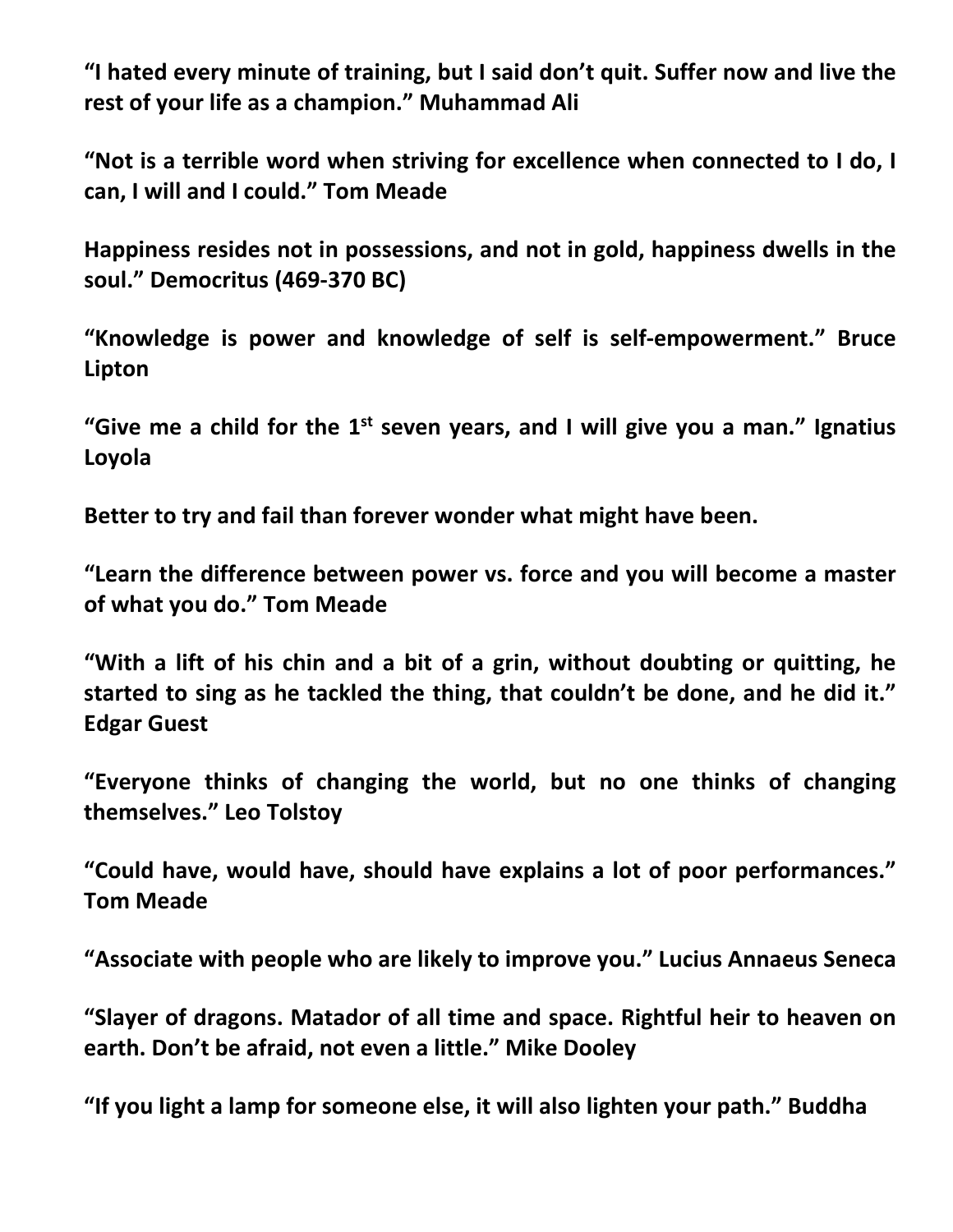**"Rest satisfied with doing well and leave others to talk of you as they will." Pythagoras**

**Do it now, sometimes later becomes never.**

**"You have to learn the rules of the game, and then you have to play better than everyone else." Albert Einstein**

**If you want to change what is going on around you, change what is going on within you.**

**"Courage doesn't always roar. Sometimes courage is the quiet voice at the end of the day saying, "I will try again tomorrow." Mary Ann Radmacher**

**"Be not the slave of your own past… Plunge into the sublime seas, dive deep, and swim far, so you come back with self-respect, with new power, with an advanced experience, that shall explain and overlook the old." Ralph Waldo Emerson**

**"Always be yourself, express yourself, have faith in yourself, do not go out and look for a successful personality and duplicate it. "Bruce Lee**

**"Man is always more than he can know of himself, consequently, his accomplishments, time and again, will come as a surprise to him." Henry Wadsworth Longfellow**

**"This above all else; to thine own self be true." Shakespeare**

**"To find yourself, think for yourself." Socrates** 

**You may have a long way to go, but never discredit how far you have come.**

**"Don't be afraid to fail." Hans Selye**

**"You have to think outside the box…break the rules…to do what hasn't been done before." Hans Selye**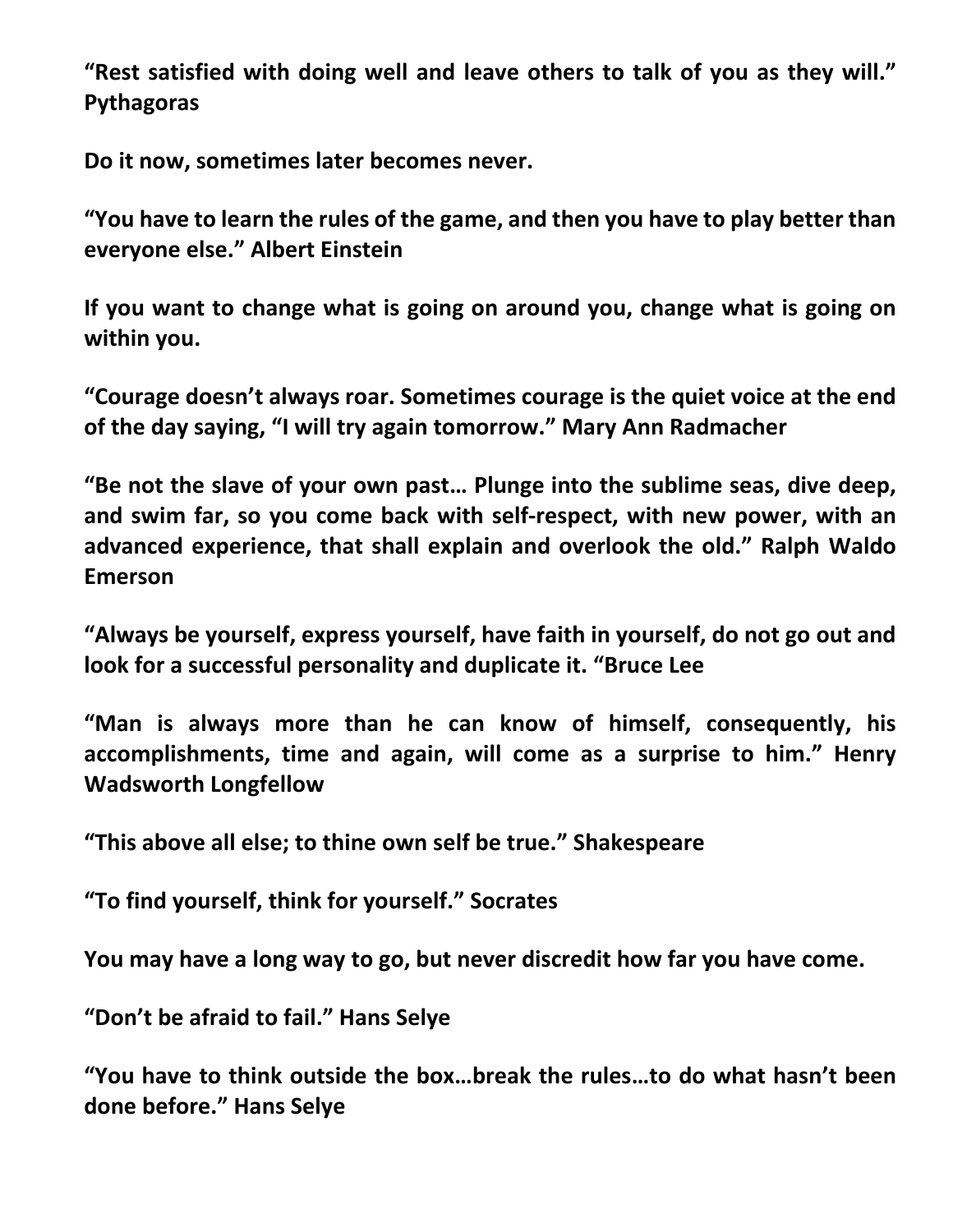**"Courage and perseverance have a magical talisman before which difficulties disappear and obstacles vanish into air." John Quincy Adams**

**Desire creates power.**

**Success is a journey not a destination.**

**Believing you can't, won't change that you can. It just hides it.**

**"Do you want to know who you are? Don't ask. Act! Action will delineate and define you." Thomas Jefferson**

**"Find a place where there is joy and the joy will burn out the pain." Joseph Campbell**

**"If you want quality, act as if you already had it." William James (philosopher)**

**If you truly believed you were powerful, wouldn't every desire be followed by action? Believe!**

**"The pessimist complains about the wind. The optimist expects it to change. The realist adjusts the sails." William Arthur Ward**

**The water is your friend, it welcomes you to enter and move through it with loving joy.**

**"One finds limits by pushing them." Herbert Simon**

**"Nothing is so praiseworthy, nothing so clearly shows a great and noble soul, as clemency and a readiness to forgive." Marcus Tullius Cicero (106-43 BC)**

**"No act of kindness, no matter how small, is ever wasted." Aesop (620-560 BC)**

**"The Constitution only gives people the right to pursue happiness. You have to catch it yourself." Benjamin Franklin**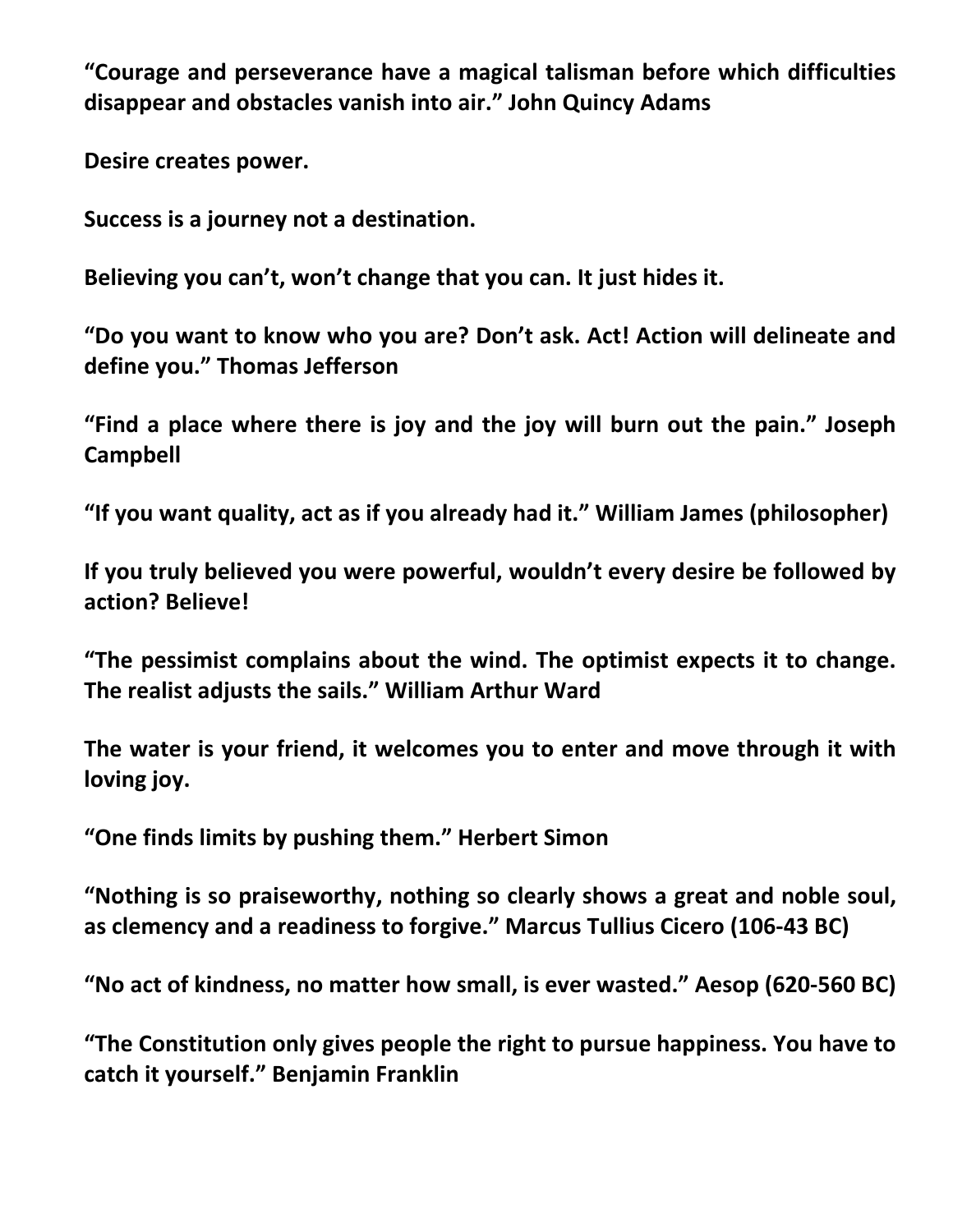**"To thine own self be true, and it must follow, as the night the day, thou canst not then be false to any man." William Shakespeare**

**"Racing is about forcing yourself out of your comfort zone." Karlyn Pipes**

**"Attitude is the mind's paintbrush, it can color any situation." Karlyn Pipes**

**"Success is not final, failure is not fatal: it is the courage to continue that counts." Winston Churchill**

**Is today the day you leave your comfort zone?**

**"You can create your own experience. You can alter it at any time." Kathleen Quinlivan**

**"The future belongs to those who believe in the beauty of their dreams." Eleanor Roosevelt**

**"Our greatest weakness lies in giving up. The most certain way to succeed is to always try one more time." Thomas Edison**

**"Why fit in when you were born to stand out." Dr. Seuss**

**"Fear is a reaction, courage is a decision." Winston Churchill**

**"Hard work beats talent, when talent doesn't work hard." Tim Notke**

**"It is hard to beat a person who never gives up." Babe Ruth**

**"The harder the battle, the sweeter the victory." Les Brown**

**"Never say never because limits, like fears, are just an illusion." Michael Jordan**

**"Each race, each training session and even each stroke is an opportunity to do something different. Do it over, do it better." Karlyn Pipes**

**"The positive thinker sees the invisible, feels the intangible and achieves the impossible." Winston Churchill**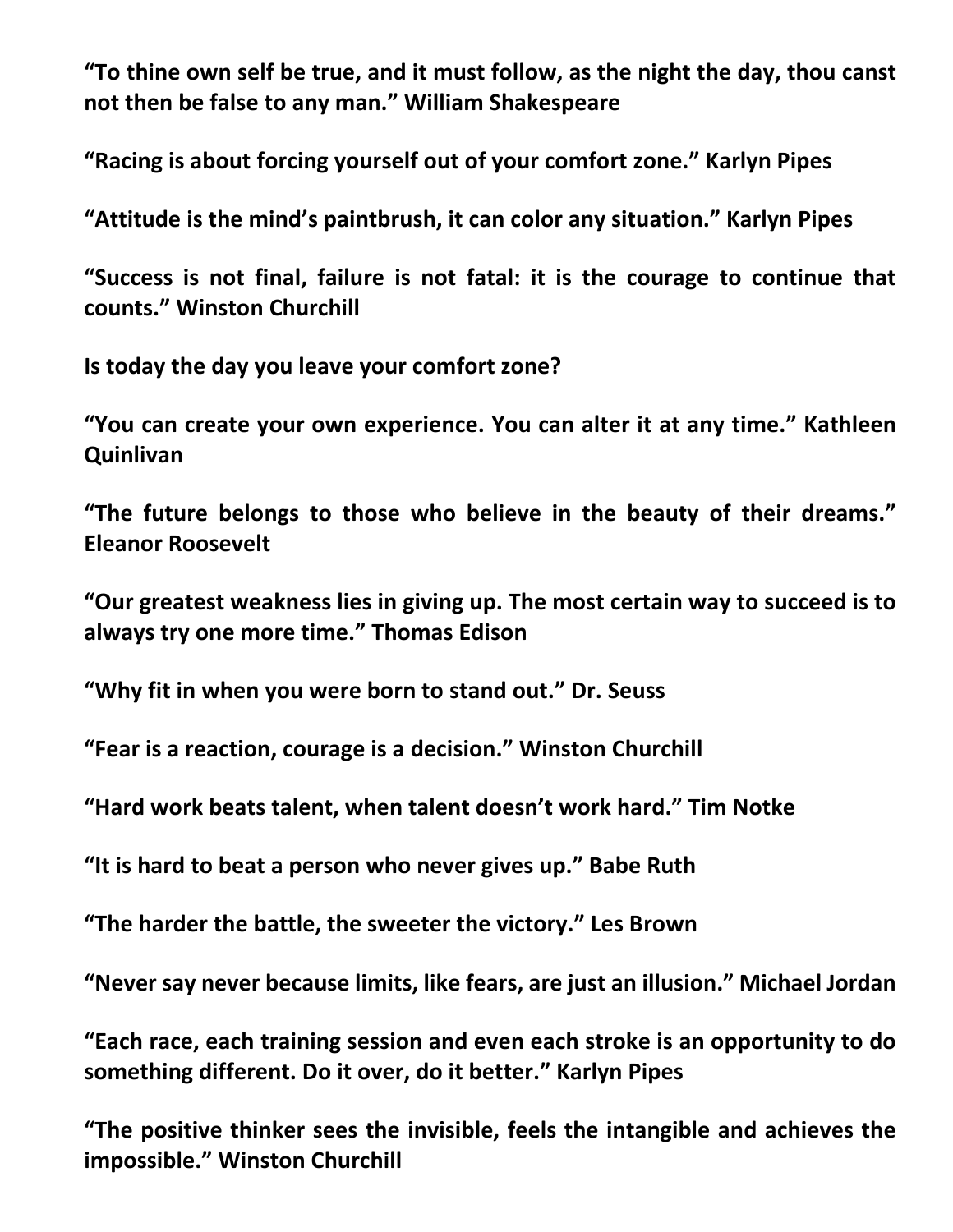**"You miss 100% of the shots you don't take." Wayne Gretsky**

**"You have to expect things of yourself before you can do them." Michael Jordan**

**"Winning isn't everything but wanting to win is." Vince Lombardi**

**"There may be people who have more talent than you, but there is no excuse for anyone to work harder than you." Derek Jeter**

**"I became a good pitcher when I stopped trying to make them miss the ball and started trying to make them hit it." Sandy Koufax**

**"When you have something to prove, there is nothing greater than a challenge." Terry Bradshaw**

**"If you can't outplay them, outwork them." Ben Hogan**

**"Success consists of going from failure to failure without loss of enthusiasm." Winston Churchill**

**"Most people never run far enough on their first wind to find out they have a second." William James**

**"It's not whether you get knocked down; it's whether you get up." Vince Lombardi**

**"The more difficult the victory, the greater the happiness in winning." Pele**

**"However beautiful the strategy, you should occasionally look at the results." Winston Churchill**

**"Nobody whoever gave their best regretted it." George Halas** 

**"If you can believe it, the mind can achieve it." Ronnie Lott**

**"Why do you stay in prison when the door is wide open?" Rumi**

**"The natural desire of good men (& women) is knowledge." Leonardo da Vinci**